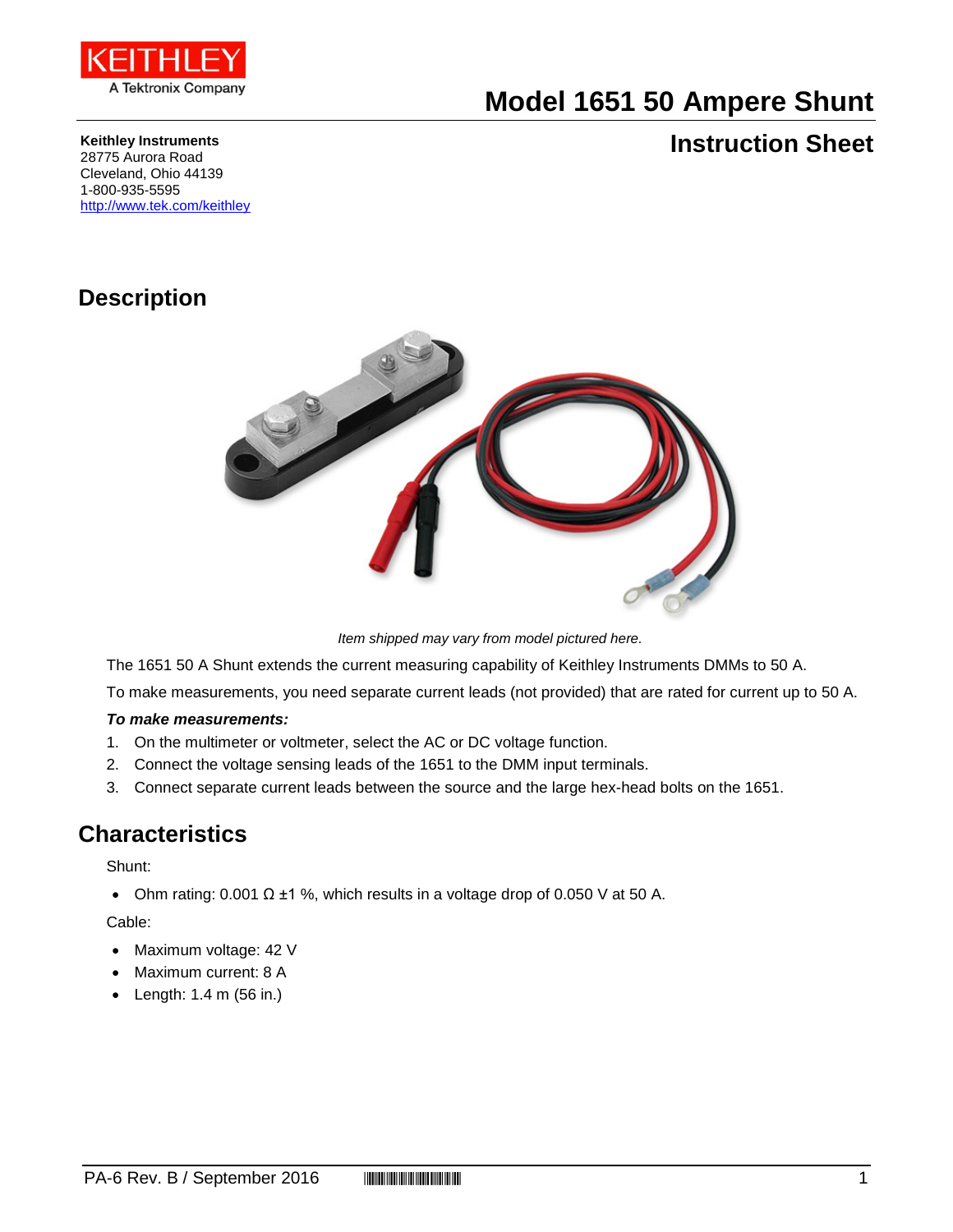

# **Safety precautions**

The following safety precautions should be observed before using this product and any associated instrumentation. Although some instruments and accessories would normally be used with nonhazardous voltages, there are situations where hazardous conditions may be present.

This product is intended for use by qualified personnel who recognize shock hazards and are familiar with the safety precautions required to avoid possible injury. Read and follow all installation, operation, and maintenance information carefully before using the product. Refer to the user documentation for complete product specifications.

If the product is used in a manner not specified, the protection provided by the product warranty may be impaired.

The types of product users are:

**Responsible body** is the individual or group responsible for the use and maintenance of equipment, for ensuring that the equipment is operated within its specifications and operating limits, and for ensuring that operators are adequately trained.

**Operators** use the product for its intended function. They must be trained in electrical safety procedures and proper use of the instrument. They must be protected from electric shock and contact with hazardous live circuits.

**Maintenance personnel** perform routine procedures on the product to keep it operating properly, for example, setting the line voltage or replacing consumable materials. Maintenance procedures are described in the user documentation. The procedures explicitly state if the operator may perform them. Otherwise, they should be performed only by service personnel.

**Service personnel** are trained to work on live circuits, perform safe installations, and repair products. Only properly trained service personnel may perform installation and service procedures.

Keithley Instruments products are designed for use with electrical signals that are measurement, control, and data I/O connections, with low transient overvoltages, and must not be directly connected to mains voltage or to voltage sources with high transient overvoltages. Measurement Category II (as referenced in IEC 60664) connections require protection for high transient overvoltages often associated with local AC mains connections. Certain Keithley Instruments measuring instruments may be connected to mains. These instruments will be marked as category II or higher.

Unless explicitly allowed in the specifications, operating manual, and instrument labels, do not connect any instrument to mains.

Exercise extreme caution when a shock hazard is present. Lethal voltage may be present on cable connector jacks or test fixtures. The American National Standards Institute (ANSI) states that a shock hazard exists when voltage levels greater than 30 V RMS, 42.4 V peak, or 60 VDC are present. A good safety practice is to expect that hazardous voltage is present in any unknown circuit before measuring.

Operators of this product must be protected from electric shock at all times. The responsible body must ensure that operators are prevented access and/or insulated from every connection point. In some cases, connections must be exposed to potential human contact. Product operators in these circumstances must be trained to protect themselves from the risk of electric shock. If the circuit is capable of operating at or above 1000 V, no conductive part of the circuit may be exposed.

For maximum safety, do not touch the product, test cables, or any other instruments while power is applied to the circuit under test. ALWAYS remove power from the entire test system and discharge any capacitors before: connecting or disconnecting cables or jumpers, installing or removing switching cards, or making internal changes, such as installing or removing jumpers.

Do not touch any object that could provide a current path to the common side of the circuit under test or power line (earth) ground. Always make measurements with dry hands while standing on a dry, insulated surface capable of withstanding the voltage being measured.

For safety, instruments and accessories must be used in accordance with the operating instructions. If the instruments or accessories are used in a manner not specified in the operating instructions, the protection provided by the equipment may be impaired.

Do not exceed the maximum signal levels of the instruments and accessories. Maximum signal levels are defined in the specifications and operating information and shown on the instrument panels, test fixture panels, and switching cards.

Chassis connections must only be used as shield connections for measuring circuits, NOT as protective earth (safety ground) connections.

The **WARNING** heading in the user documentation explains dangers that might result in personal injury or death. Always read the associated information very carefully before performing the indicated procedure.